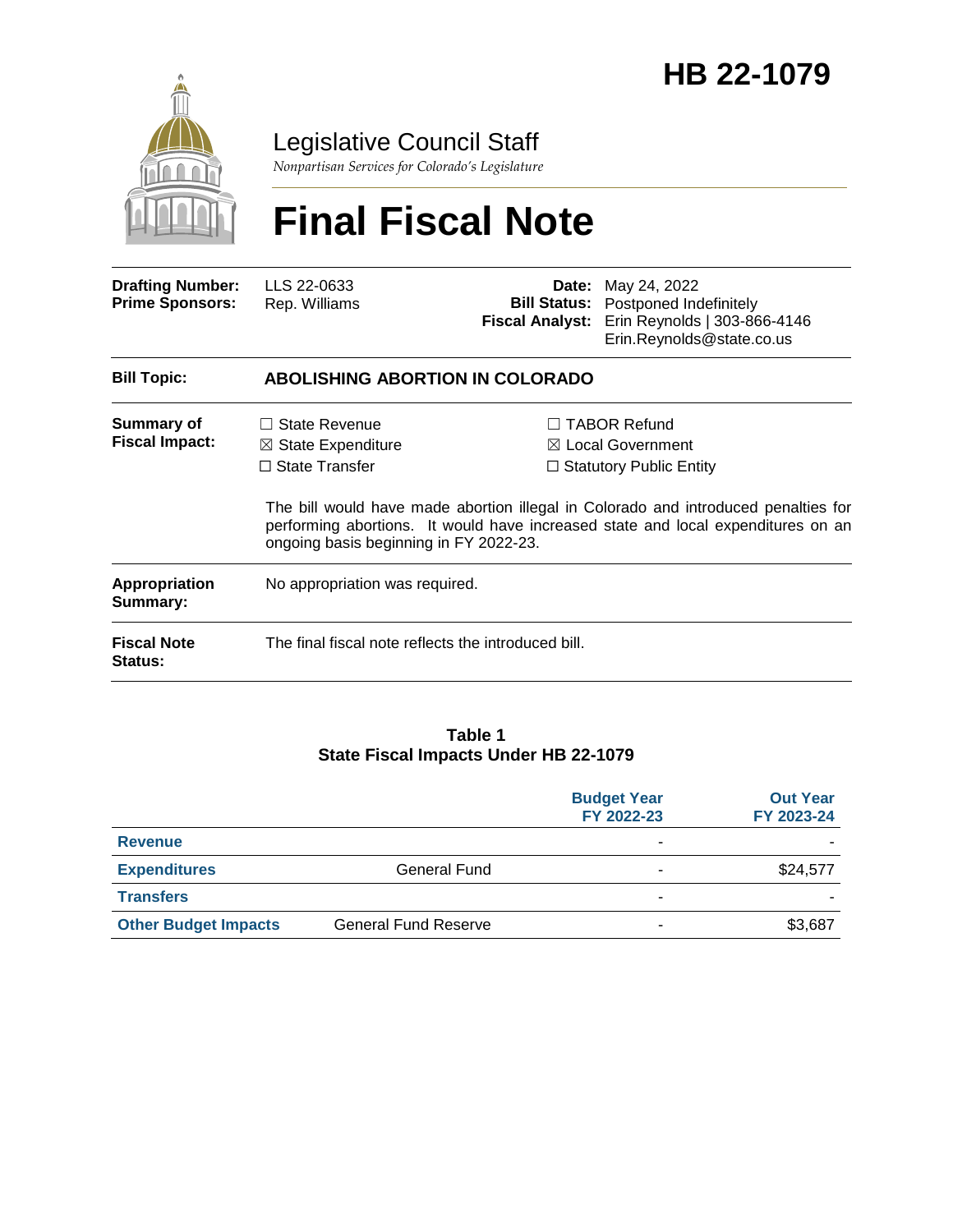Page 2

# Page 2<br>May 24, 2022 **HB 22-1079**

# **Summary of Legislation**

The bill defines "person" to include an unborn child at all stages of gestation as it relates to a private right of action and current homicide and assault provisions. The bill requires the state to enforce homicide and assault provisions. The bill includes a severability clause.

### **Background**

Federal law requires that state health programs receiving federal funding provide coverage for abortion services if the pregnancy results from rape or incest or if continuing the pregnancy would put the woman's life in danger. Colorado's Medicaid and Children's Health Plan Plus (CHP+) programs are subject to these requirements. According to the Guttmacher Institute, there were 12,390 abortions performed in Colorado in 2017, the most recent year for which data are available.

# **Comparable Crime Analysis**

Legislative Council Staff is required to include certain information in the fiscal note for any bill that creates a new crime, changes the classification of an existing crime, or changes an element of an existing crime. The following sections outline data on crimes that are comparable to the offense in this bill and discuss assumptions on future rates of criminal convictions under the bill.

**Prior conviction data.** This bill modifies the existing offenses of homicide and assault to include terminating the life of an unborn child. These offenses can constitute up to a class 1 felony. To form an estimate on the prevalence of this new crime, the fiscal note analyzed the existing offense of unlawful termination of pregnancy in the first degree, a class 2 felony, as a comparable crime. From FY 2018-19 to FY 2020-21, two persons have been convicted and sentenced for this existing offense. Of the persons convicted, both were male; demographically, one was White and one was Black/African American. However, since abortions are a medical procedure, this existing offense is not directly comparable to the new offense and additional considerations are weighed when estimating the prevalence of this new crime.

**Assumptions.** This fiscal note assumes a high rate of compliance with the provisions of the bill. This analysis assumes that there will be less than five criminal case filings per year for the offense under the bill and that approximately one offender every five years will be convicted of a class 1 felony and sentenced to the Department of Corrections (DOC). The average DOC length of stay for a class 1 felony is 480 months, or about 40 years, and there is no fine for a class 1 felony. Visit [leg.colorado.gov/fiscalnotes](http://leg.colorado.gov/fiscalnotes/) for more information about criminal justice costs in fiscal notes.

#### **State Expenditures**

Section 2-2-701, C.R.S., requires Legislative Council Staff to provide information to the General Assembly on long-term costs for prison capital construction, operations, and parole for any bill that potentially increases periods of imprisonment in the Department of Corrections. These impacts are described below. Additionally, this bill may increase workload and costs in the Judicial Department.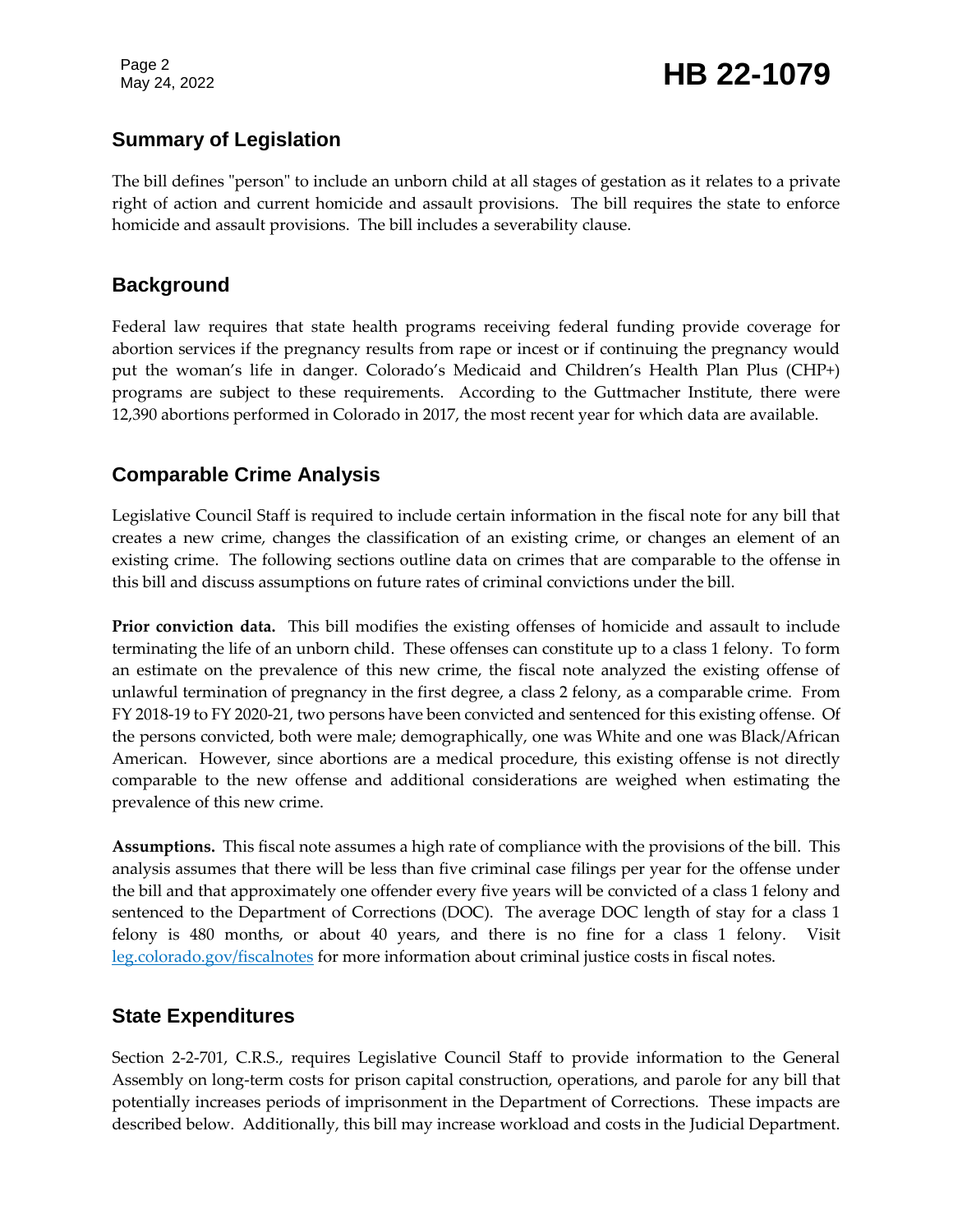# Page 3<br>May 24, 2022 **HB 22-1079**

Page 3

**Department of Corrections operating costs (five-year fiscal impact).** Based on the assumptions above, the bill increases prison operating costs for the DOC by a total of \$98,309 over the five-year period beginning in FY 2022-23. This fiscal note assumes no prison operating costs will occur in the first year due to the amount of time required for criminal filing, trial, disposition, and sentencing of each case. Once an offender is released from prison, they are assigned to parole; however, since the average length of stay for a class 1 felony is 40 years, parole impact falls outside the five-year estimate. Table 2 shows the estimated cost of the bill over the next five fiscal years. The fiscal note assumes that the DOC will shift prisoners as necessary to utilize the private prison rate of \$24,577 per year.

| <b>Fiscal Year</b>                 | <b>Bed Impact</b> | <b>Operating Cost</b> |
|------------------------------------|-------------------|-----------------------|
| FY 2022-23                         |                   |                       |
| FY 2023-24                         | 1                 | \$24,577              |
| FY 2024-25                         | 1                 | \$24.577              |
| FY 2025-26                         | 1                 | \$24,577              |
| FY 2026-27                         | 1                 | \$24,577              |
| <b>Total Prison Operating Cost</b> | \$98.309          |                       |

#### **Table 2 Prison Operating Costs Under HB 22-1079**

**Department of Corrections capital construction costs.** In addition to the five-year operating and parole impacts discussed above, Section 2-2-703, C.R.S., requires that the General Assembly consider increased capital construction costs for the DOC to house additional inmates. Based on the average per bed construction costs of previous prison facilities, capital construction costs of \$178,471 would be required to increase prison bed space in line with the estimated increase in prison population under this bill. If the General Assembly determines that additional prison bed space is needed, this bill should include a transfer of General Fund to the Capital Construction Fund, to be reappropriated to the Corrections Expansion Reserve Fund. Money in the Corrections Expansion Reserve Fund is available for future DOC construction projects, which would be identified and funded through the annual budget process based on the state's overall prison needs.

**Judicial Department***.* Starting in FY 2022-23, this bill will increase workload for the trial courts in the Judicial Department to process any additional criminal case filings. This impact is anticipated to be minimal and accomplished within existing appropriations. If costs increase for any independent judicial agency as a result of the bill, this will be addressed through the annual budget process.

**Department of Regulatory Agencies**. Under the bill, a conviction for providing unauthorized abortion services constitutes unprofessional conduct by a licensed physician. The bill may result in additional complaints or disciplinary procedures for the State Medical Board and the Division of Professions and Occupations. This increase in workload is anticipated to be minimal and can be accomplished within existing appropriations.

**Department of Law.** The Department of Law may require appropriations to take required legal action on behalf of the state and the Judicial Department. Resources will be sought through the annual budget process as needed.